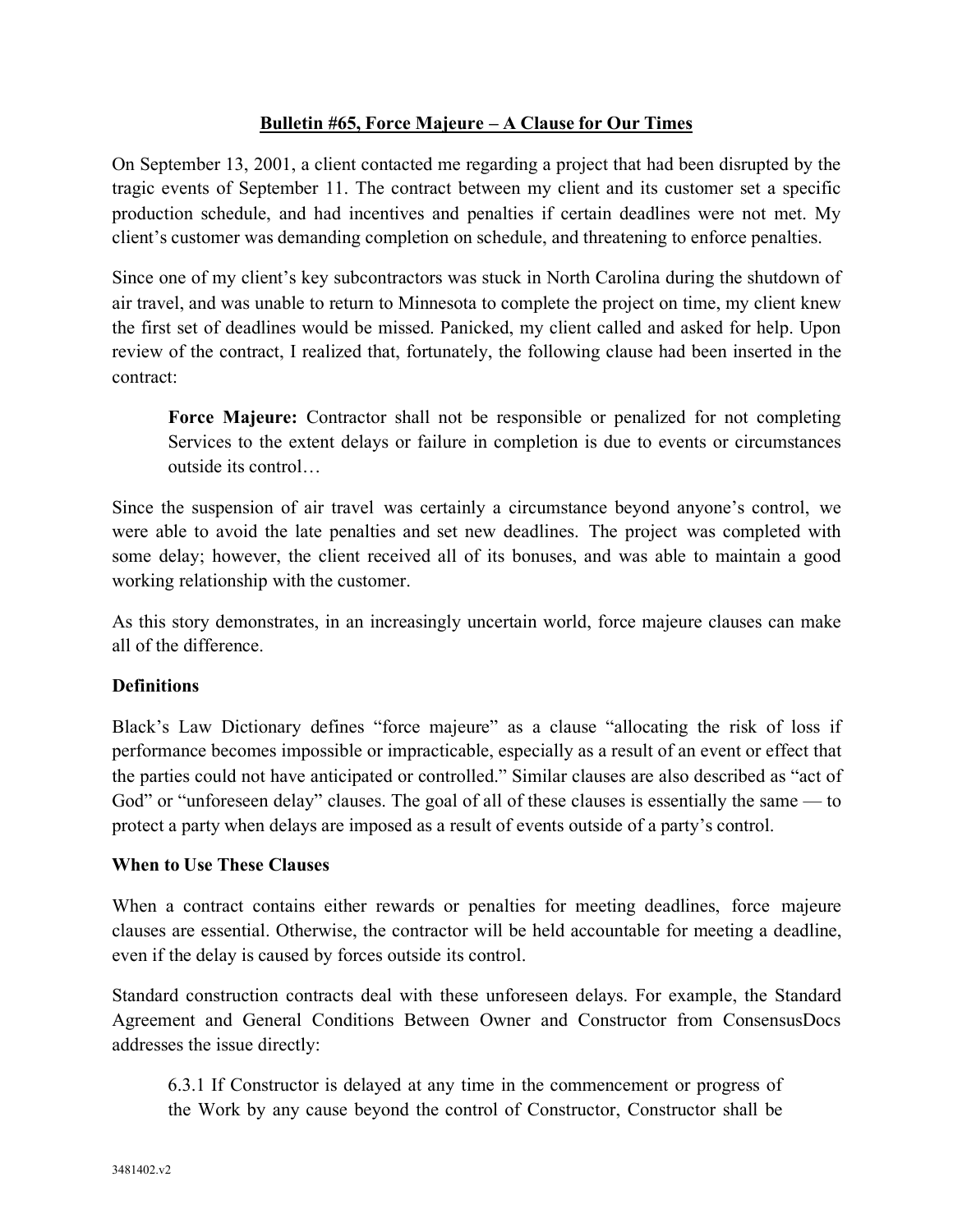entitled to an equitable extension of the Contract Time. Examples of causes beyond the control of Constructor include, but are not limited to, the following: Hazardous Materials, or concealed or unknown conditions; (d) delay authorized related to the Worksite; (h) fire; (i) Terrorism; (j) epidemics; (k) adverse weather conditions not reasonably anticipated. Constructor shall submit any (a) acts or omissions of Owner, Design Professional, or Others; (b) changes in the Work or the sequencing of the Work ordered by Owner, or arising from decisions of Owner that impact the time of performance of the Work; (c) encountering by Owner pending dispute resolution or suspension by Owner under §11.1; (e) transportation delays not reasonably foreseeable; (f) labor disputes not involving Constructor; (g) general labor disputes impacting the Project but not specifically governmental actions; (l) unavoidable accidents or circumstances; (m) adverse requests for equitable extensions of Contract Time in accordance with ARTICLE 8.

 ConsensusDocs 200 (2011 Ed., revised 2019); see also AIA Document A201-2017, Section contract, a contractor needs contractual provisions, which limit its responsibility for events outside its control, if an owner imposes deadlines. 8.3.1. Whether it is a standard ConsensusDocs clause or a negotiated provision added to the

# **Expanded Clause**

 force majeure clause. While my client was able to successfully use the simple clause referenced above after the events of September 11, other clients have opted for the following more detailed, and comprehensive

 performance hereunder due in whole or in part to strikes, work stoppages, of public enemies, force majeure, inability to secure or delay in securing labor, or any other causes beyond the Contractor's reasonable control; this the Contractor's suppliers or subcontractors. **Delay or Non-Performance.** Contractor shall not be liable for failure or delay in epidemics, pandemics, fires, acts of terrorism, accidents, wars, rebellions, civil commotion, public strife, acts of any government, whether legal or otherwise, acts transportation, inability to obtain or delays in obtaining goods, materials, qualified specifically includes delays or inability to obtain product because of the actions of

While this example may be "overkill," it does demonstrate the extent to which some contractors are now seeking to avoid liability in the event of disruption beyond their control.

## **Must Be Outside Contractor's Control**

 contractor to avoid responsibility for any delay on a project. Indeed, courts have looked to There are limits to force majeure clauses. A force majeure or act of God clause does not allow a